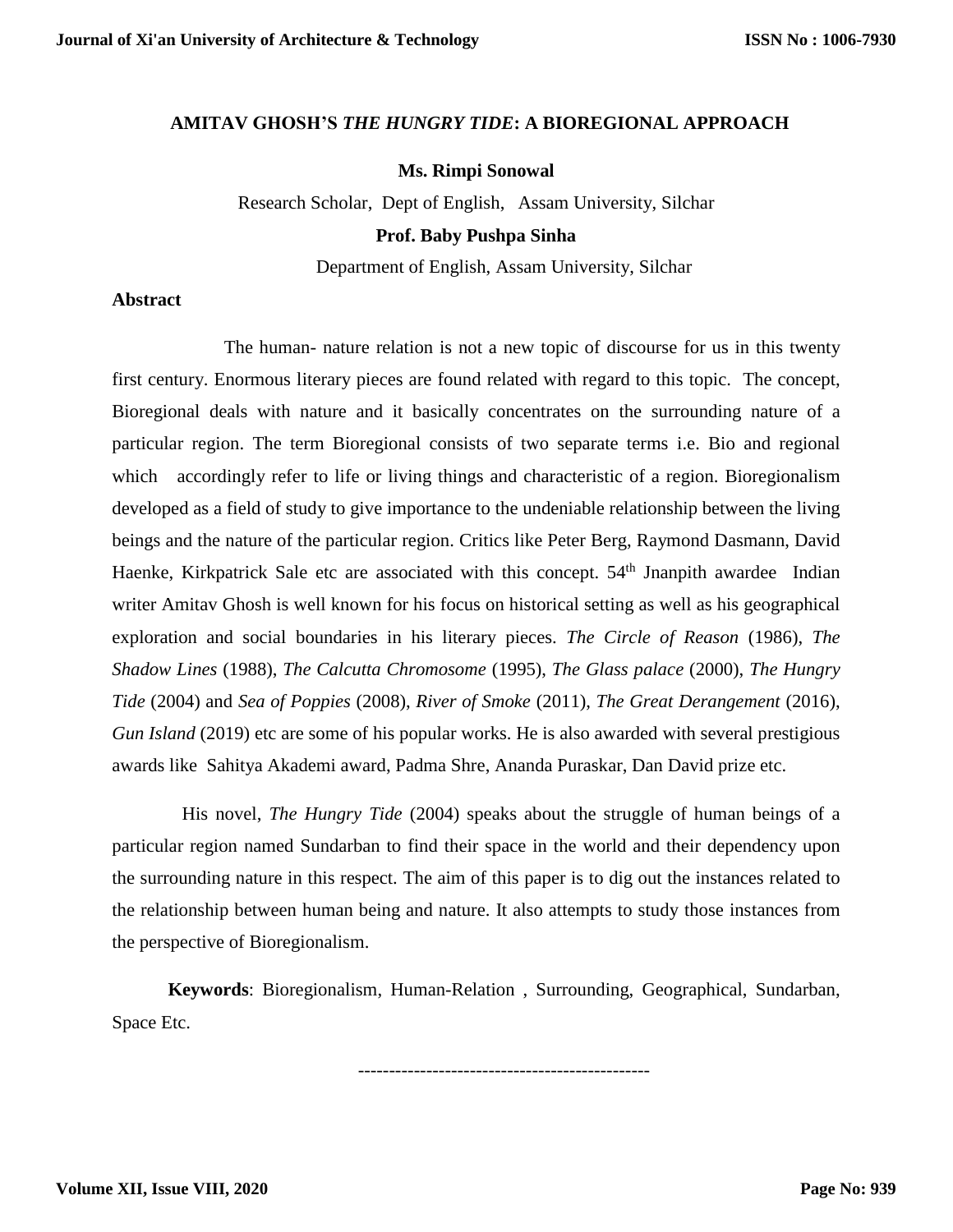With the passage of time, people have become so conscious about their food habits and living style that they do not want to compromise with their physical and psychological needs.. With the high rate of publicity, they quickly get influenced by the advertisement of products without judging them morally. In their run of consuming branded products one after another, people often forget to give value to their locally available products. By using the branded exported products for long, they find the quality of their locally produced products not up to the standard level of their expectation and hence they ignore such products. This growing negotiation towards the surrounding environment has given rise to the consciousness of Bioregionalism. According to the Bioregional thinkers, the concept of Bioregionalism is-

> …as members of distinct communities, human being cannot avoid interacting with and being affected by their specific location, place and bioregion: despite

Modern technology, we are not insulated from nature (Mc Ginnis 2).

Through the above quoted lines, importance is given upon keeping harmony with our surrounding environment which should not be ignored at any cost. The surrounding environment affects both our physical body and mental health which is reflected through our appearance.

Bioregionalism is not a recent idea. The aboriginal, native or indigenous people of a particular region have close relation with the environment of that region and perhaps from this the concept has developed. During 1992, the concept Bioregionalism entered the mainstream lexicon. But the rapid development of science and technology, economic condition, high advertisement of other imported industrially produced branded products has been acting as hindrance for the indigenous people in maintaining their culture and tradition. In other words, the traditional system of livelihood is replaced by the artificial comfort of our present day life. But recently, consciousness regarding searching for the valuable flora and fauna in one's bioregion is developing. Various projects and surveys are also completed by Bioregional thinkers in different regions. Allan Van Newkirk first coined the term Bioregionalism and defined the concept as "biographically interpreted culture area… called bioregions" (McGinnis 22). He gave emphasis on the preservation of wild eco system of a particular region. Peter berg and renowned ecologist and cultural historian of California, Raymond Dasmann's joint classic writing "Reinhabiting California" gave a clear description about the concept Bioregionalism in 1977. Gradually people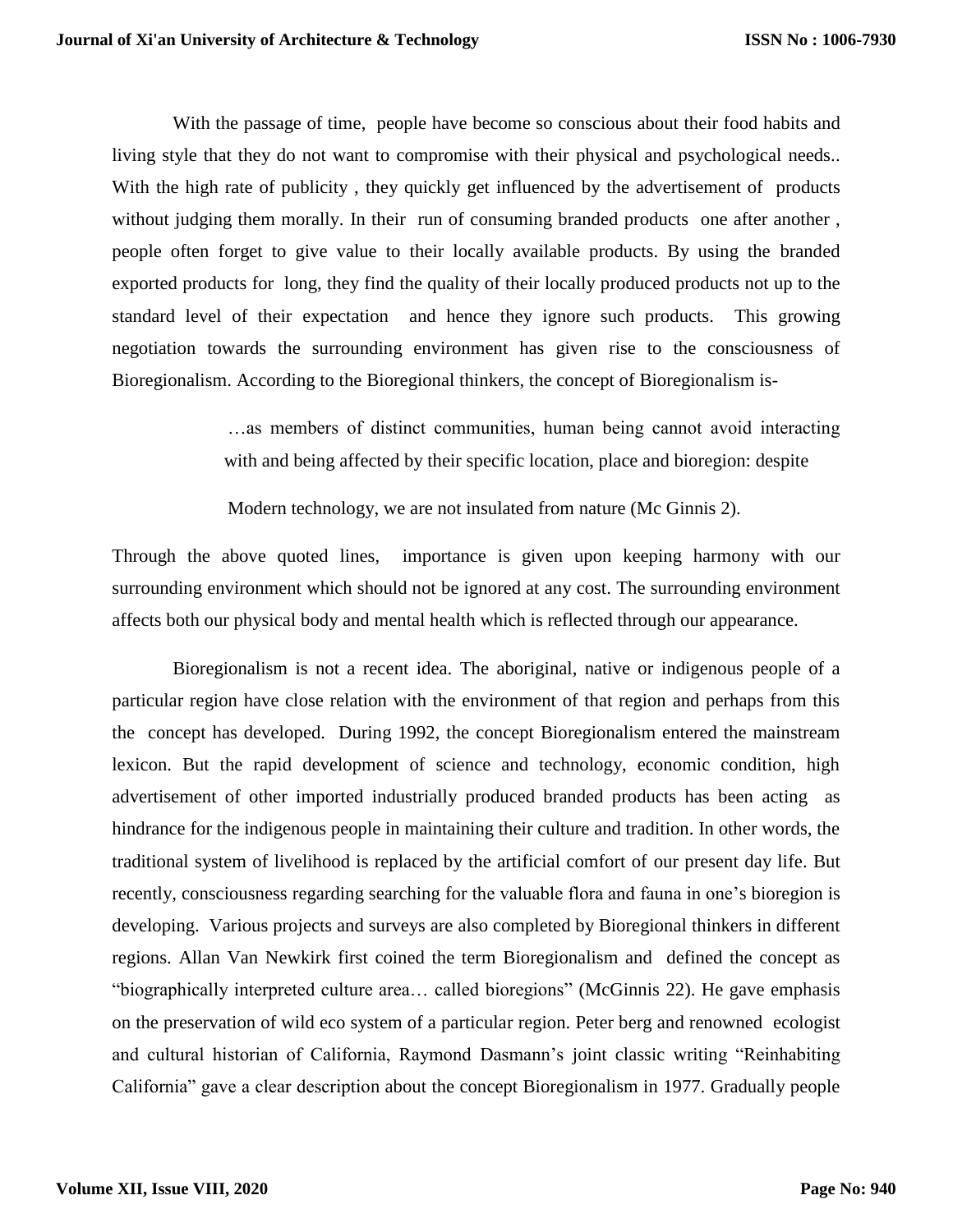are made conscious regarding the conservation of our surrounding environment and they pay respect to the environment upon which we all need to depend all the time.Cultural historian and bioregionalist Kirkpatrick sale in his literary work *Dwellers in the Land: The Bioregional Vision* (1985), states the following points about bioregionalism:

- Machine- based civilization has abandoned the Greek mythological concept that the earth, Gaia, is a single sentient organism.
- As a result, multiple social and ecological exist that threaten the survival of human civilization.
- Bioregionalism offers an alternative paradigm based upon principles including:
	- Division of the earth into vested scales of "natural regions"
	- Development of localized and self- sufficient economics.
	- Adoption of a decentralized structure of governance that promotes autonomy, subsidiarity and diversity.
	- Integration of urban, rural and wild environments.
	- Bioregionalsim is connected to anarchist, utopian social list and regional planning traditions (McGinnis 28).

Through the above quoted lines the purpose of bioregionalism is understood which gives importance on regional environment and maintaining traditional and cultural value by paying respect to nature. The extracted lines also throw light on the economic independency which can be achieved with the help of regional environmental source.

 The setting of Amitav Ghosh's novel *The Hungry Tide* (2004) is on an Island named Sundarban. Sundarban was declared a World Heritage Site and Biosphere Reserve by the UNESCO on 7<sup>th</sup> December, 1997 and on 4<sup>th</sup> May, 1984 respectively. The novel, *The Hungry Tide* (2004) depicts the natural scenario of Sundarban and the life of its inhabitants. It also depicts a clear picture of human- nature relationship through its narrative. The narrative of the novel also throws light on the issue of conflict between human and nature. The novel again progresses through multiple stories related to the region. The whole story of the novel revolves around two visitors of Sundarban i.e Kanai Dutta, a Delhi based businessman aged forty and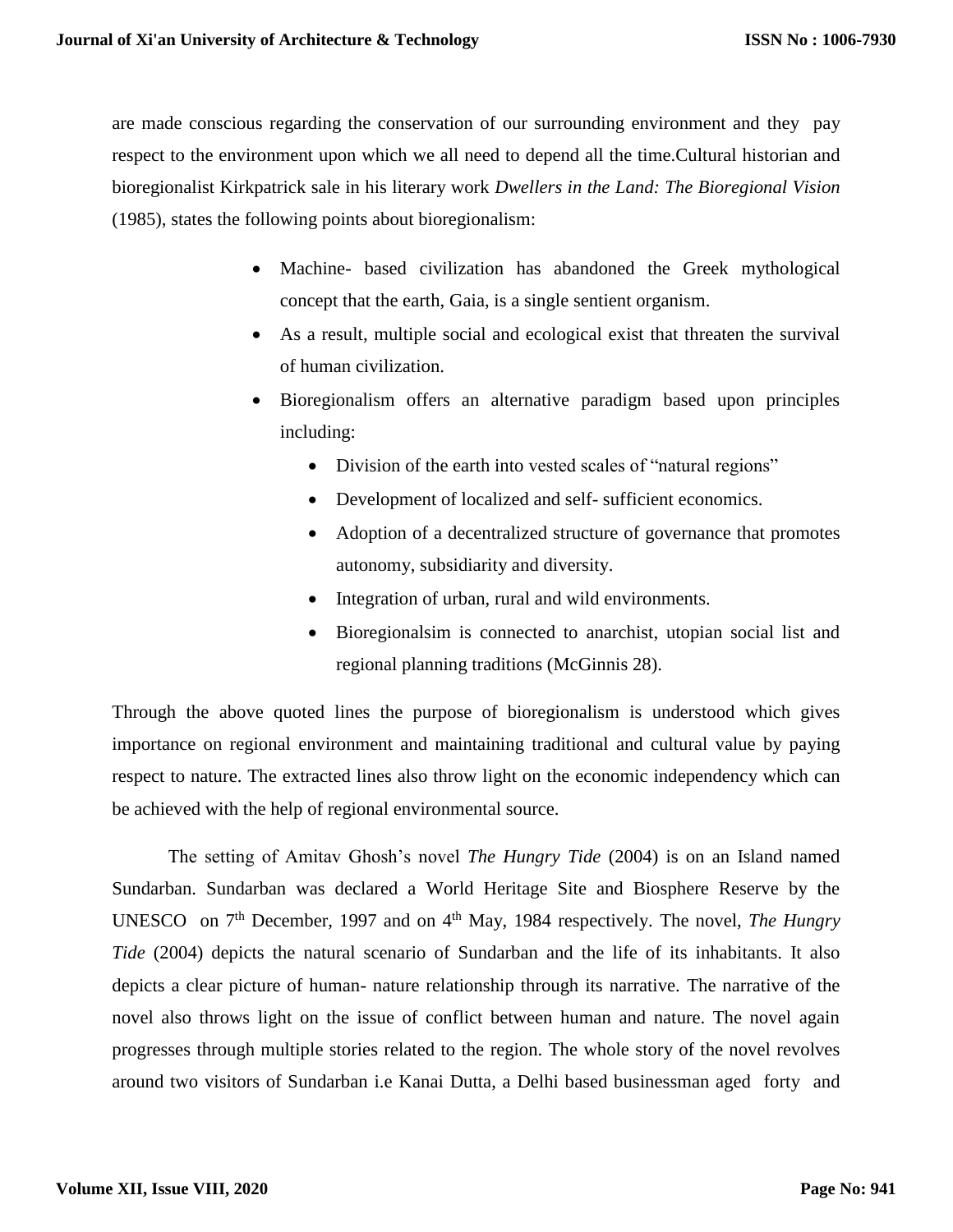Piyali Roy, an Indo- American Cetologist aged twenty . The purpose of Kanai's visit to Sundarban is to visit his aunt named, Nilima Bose who resides at Lusibari in Sundarban. She is related with various developmental organizations at Lusibari. Kanai is a translator and interpreter by profession and hence he can speak several languages fluently. On the otherhand, Piyali visits Sundarban to study the Marine Mammals which is her specialization for study. Both Kanai and Piyali meet each other in the train to Sundarban and there they get to know each other well. After becoming aware of Piyali's purpose of visit, Kanai volunteers to help her in Sundarban in times of need. Piyali can neither speak Bengali nor Hindi and the reason behind it can be understood from the following lines:

> 'You have a Bengali name,' he said, raising an eyebrow. 'And yet you know no Bangla?'

'It's not my fault really,' she said quickly, her voice growing defensive. 'I grew up in Seattle. I was so little when I left India that I never had a Chance to learn' (Ghosh 12).

Through the above quoted lines, it becomes clear that she has grown up in foreign land and hence she has not got any chance to learn her native language. Piyali is provided a native guide named Fokir by the Department of Forest to continue her survey in Sundarban and Kanai reaches his aunt's home. Gradually, through the survey, Piyali comes across several instances related to nature and living beings of the region. Being an Ecologist, Piyali always attempts to protect animals at any cost. Piyali continues to survey about marine mammals with the help of native guard Fokir and observes several species of mammals like Orcaella, Dolphins, and Crocodiles. Though the inhabitants of Sundarban who migrated to the place during the partition of India in 1947 struggled a lot to survive in the region because of their constant crush with wild deadly animals yet they have a different emotion for the region . Ihrough the narration of Piyali, it becomes clear as to how people are dependent upon the surrounding environment of Sundarban. Being neglected by the central government as wild refugees, the people of Sundarban are always deprived of several governmental aids. The result of this is that they are leading a very simple life in harmony with nature. Their life style is very pathetic. The soil does not bear the good crops and hence they cannot produce abundance of food. The following lines describe the matter better:-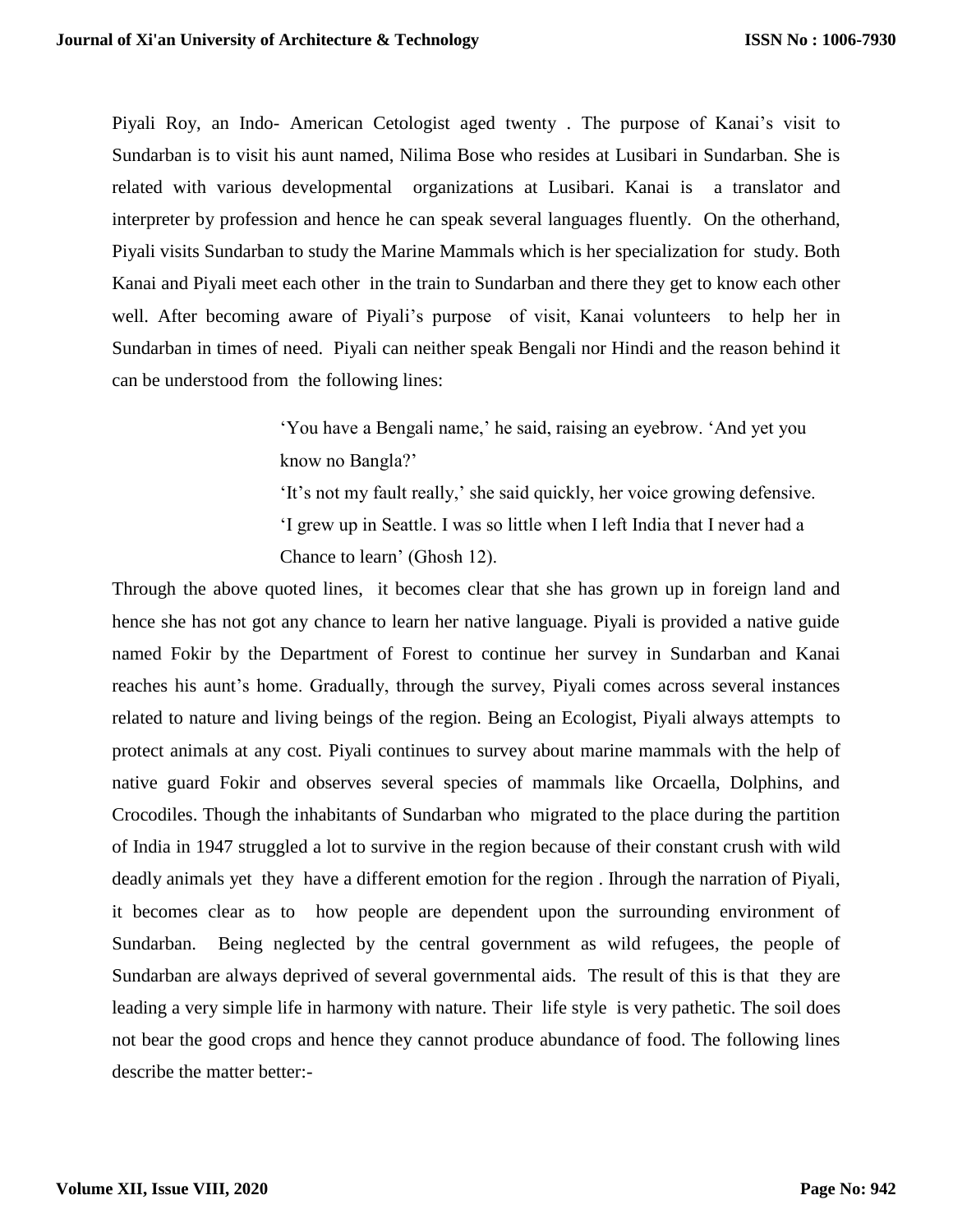The soil bore poor crops and could not be farmed all year around. Most families subsisted on a single daily meal. Despite all the labour that had been invested in the embankments, there were still periodic breaches because of floods and storms: each such inundation rendered the land. infertile for several years at a time. The settlers were mainly of farming stock who had been drawn to Lusibari by the promise of free farmland. hunger drove them to hunting and fishing and the results were often disastrous. (Ghosh 1264)

From the above quoted lines, the struggle of the people of Lusibari has been portrayed who are devoid of the facilities from the government. And this has made them dependant upon the locally available elements for their survival. Besides farming, they are also dependent upon fishing and hunting through which they earn a minimum amount for surviving in the tide country. They lead a very risky life there. Attacks from the dangerous animals, natural calamity and storms are common issue for them. Maximum people are fisherman by profession. Many people have risked their life while collecting honey, wax, firewood, sour fruit of Kewra tree etc. Almost every day they get to hear the news of death at least of one person due to the attack of wild animals. Many women have become widow due to death from this attack . The following lines describe Nilima's observation in the region:

> …At the wells and by the ghats there often seemed to be no one who was not a widow. Making inquiries, she learnt that in the tide country girls were brought up on the assumption that if they married, they would be widowed in their twenties- their thirties if they were lucky. This assumption was woven, like a shein of dark wool, into the fabric of their lives: when menfolk went fishing it was the custom for their wives to change into the garments of widowhood (Ghosh 1276).

Through the above quoted lines, Amitav Ghosh shows the reality of the region where people survive every moment with the fear of death. Through the observation of Nilima it is understood that women are matured enough to accept their faith whatever may be in their destiny. The custom of wearing the dress of widow while their husbands go for fishing reveals their practical way of viewing the circumstances and also signifies their courage to accept the challenges in life. But people have deep faith in God and hence some oral tales like miracle of Bon Bibi who is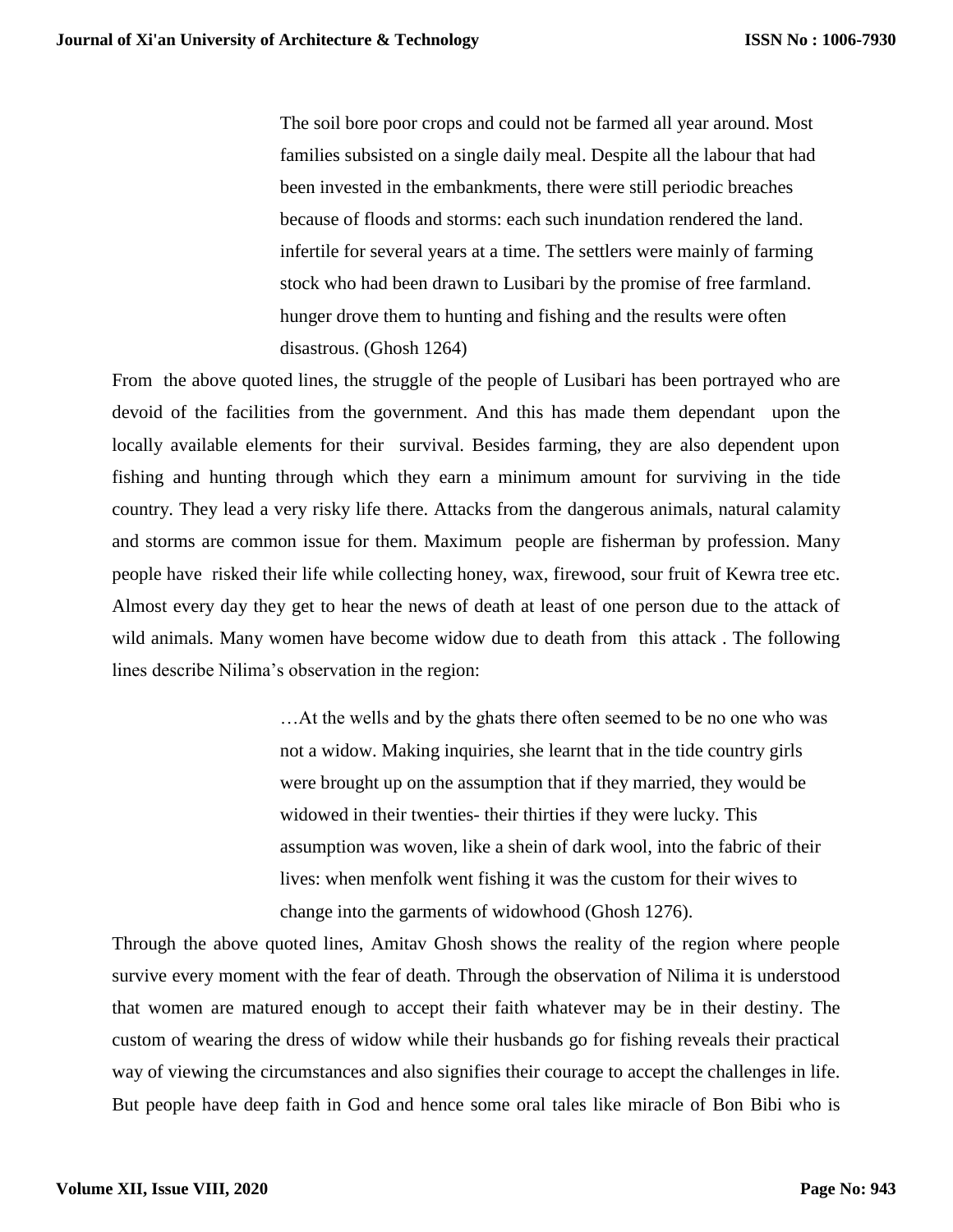referred to as the forest protector are very common among people. They believe that Bon Bibi protects and guards them against all the turmoil. In fact Piyali has observed that dolphins also help the fisherman in their fish hunting. Despite having several difficulties in life, people of Sundarban always make best attempt for survival in this barren, unyielding and salty tracts of the lands of Sundarban without any complaint because they know that they will not be welcomed at any other corner of the country except their own region.

Through the narration of Kanai the history of the place is revealed. Kanai explains the instances of the past by going through the pages of the diary of his uncle, Nirmal Bose who used to write diaries. The political issues related to the place are also revealed through the pages of Nirmal's diaries. By taking into account all these instances, Piyali has also realized the real cause of constant clash between human and animals in Sundarban. The instance of Fokir's death while trying to save her in the sudden storm in the river makes her understand better about the struggle and sufferings of the inhabitants of the region. She has understood that science alone cannot reach through the depth of the study all the time.

Through the bird's eye view of Kanai and Piyali, the daily life of inhabitants of Sundarban is reflected in the novel. Despite any government or non- government aid, people are forced to depend totally on the natural surrounding for their survival. Though they lead a very simple life but their innocent and helping nature are depicted through the narrative of the story. Both human and wild animal of the region depend upon each other for their survival. Nobody has any certainty about his or her life but then they possess a very protective nature towards their region. And this is a great lesson to be learnt from the locality of Sundarban. The native people are the best survivors from the perspective of Bioregional thinkers who believe in harmony with the surrounding nature despite destroying it or neglecting it.

Their use of bamboo materials, wooden products, consumption of locally available fresh natural fishes, flesh, crops, vegetables etc are in a way a great and valuable lesson to be learnt from them. The present situation of Covid- 19 resembles the situation of people of Sundarban. Due to the lockdown everywhere, people are now not in a position to purchase everything they wish. On the other hand, they are searching for their happiness and satisfaction in whatever is available to them in their surrounding nature. This lesson of gaining satisfaction from whatever we have with us is now taught to us by the present pandemic created